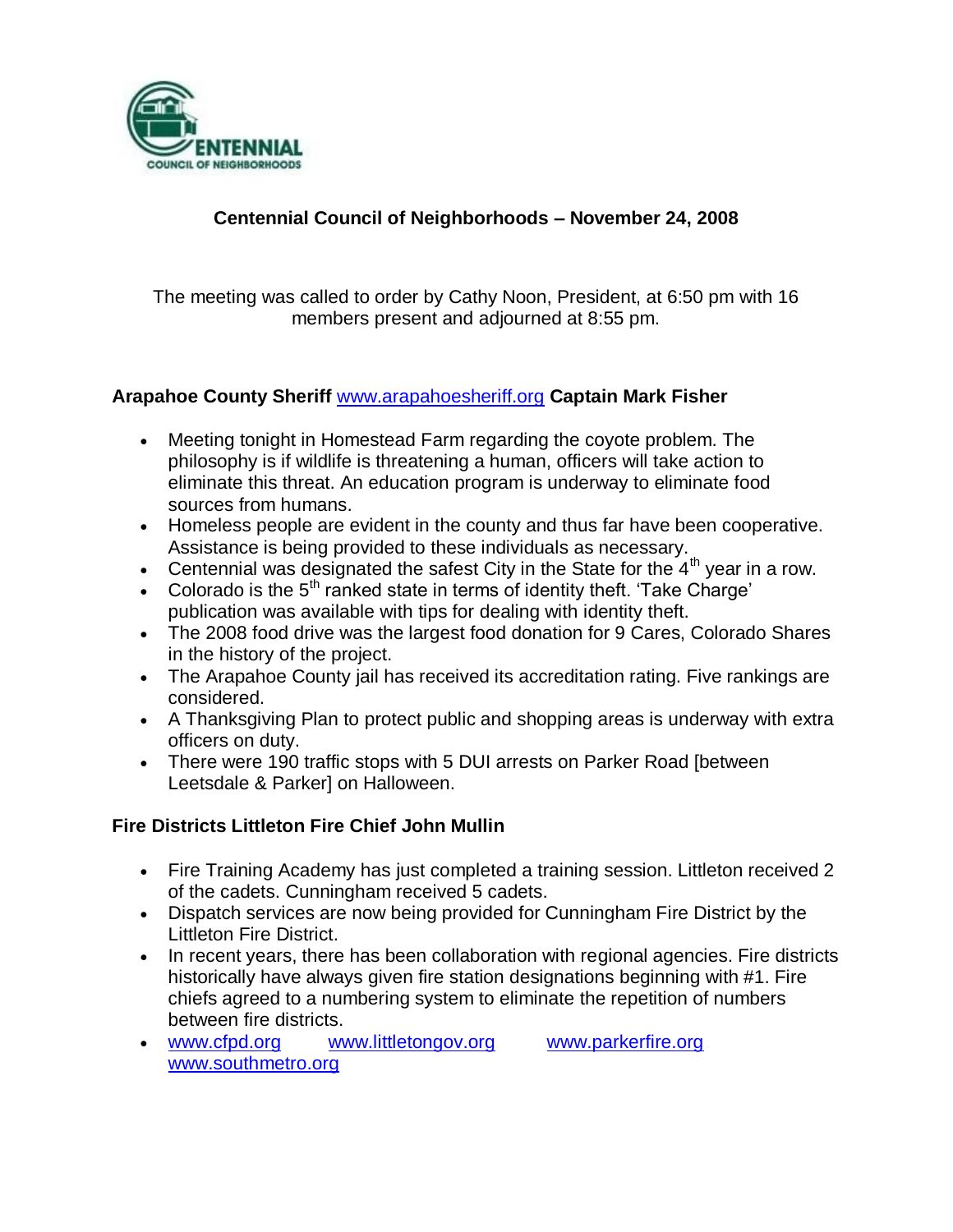## **Cherry Creek Schools** [www.ccsd.k12.co.us](http://www.ccsd.k12.co.us/) **Wendy DeBell, Community Coordinator**

- Thanked those who voted to approve 3A and 3B for the Cherry Creek School District.
- Aagje Barber received 2008 McGuffey award from Colorado Association of School Boards.
- The 8<sup>th</sup> annual Fitness Festival raised \$70,000 for the Community Asset Project which promotes positive youth development.

## **South Suburban Park & Rec** [www.sspr.org](http://www.sspr.org/) **Jean Flynn Ray, Community Relations**

- Pass Sale is still in effect. 10% off Pass Special is good thru Dec. 31.
- The Rec Centers are offering free 1 Hr. & 15 min. orientation on the machines beginning Jan. 5. Pre-registration is required and can be made on the website or by calling 303-347-5999.
- $\cdot$  Blood Screening: January 20 at Lone Tree, 21<sup>st</sup> at Goodson, and 22<sup>nd</sup> at Buck, 7:00-9:30 am, \$40. Fasting required.
- Christmas tree recycling begins at the Willow Spring Open Space & Cornerstone Park, Dec. 26 – Jan. 13, Mon-Fri, 7:00-3:30, no flocked trees. Remove everything. Mulch will be available after recycling starts.
- Denver Nuggets Basketball Challenge: Buck Rec Center, Jan. 4, 9:00 for 7-10 yr. olds, 10:30 for 11-14 yr. olds. Basketball skills challenge with opportunities to excel and to move up to state level of competition.

## **City of Centennial** [www.centennialcolorado.com](http://www.centennialcolorado.com/) **Sherry Patten, Director of Communications**

- Centennial was ranked as the safest city in Colorado of cities with a population of 75,000+ for the  $4<sup>th</sup>$  consecutive year.
- City has moved to the new location at 13133 E. Arapahoe Rd. Flag raising ceremony to be scheduled soon.
- As a result of citizen concerns, the City is having a Study Session on coyote problems on Dec. 8, 6:00 pm.
- Tex Elam, volunteer Transportation & Mobility Coordinator for the City, will be honored on Dec. 15 at 7:00 pm. reception. He is retiring from this position.
- Tax Administrator is conducting workshops to explain the City's sales tax selfcollection. For more information contact Deb Kohl at 303-754-3440 or [emaildkohl@centennialcolorado.com.](mailto:emaildkohl@centennialcolorado.com)
- Youth Commission has launched its holiday food drive with bins at numerous locations in the community.
- Rebuilding Together is a program to identify eligible homeowners who need to have home repairs done. CenCON was asked to assist in identifying those who might need this service.
- Open House for employees, boards & commissions will be in early December.
- *Centennial Connections* newsletter will be mailed beginning on December 1.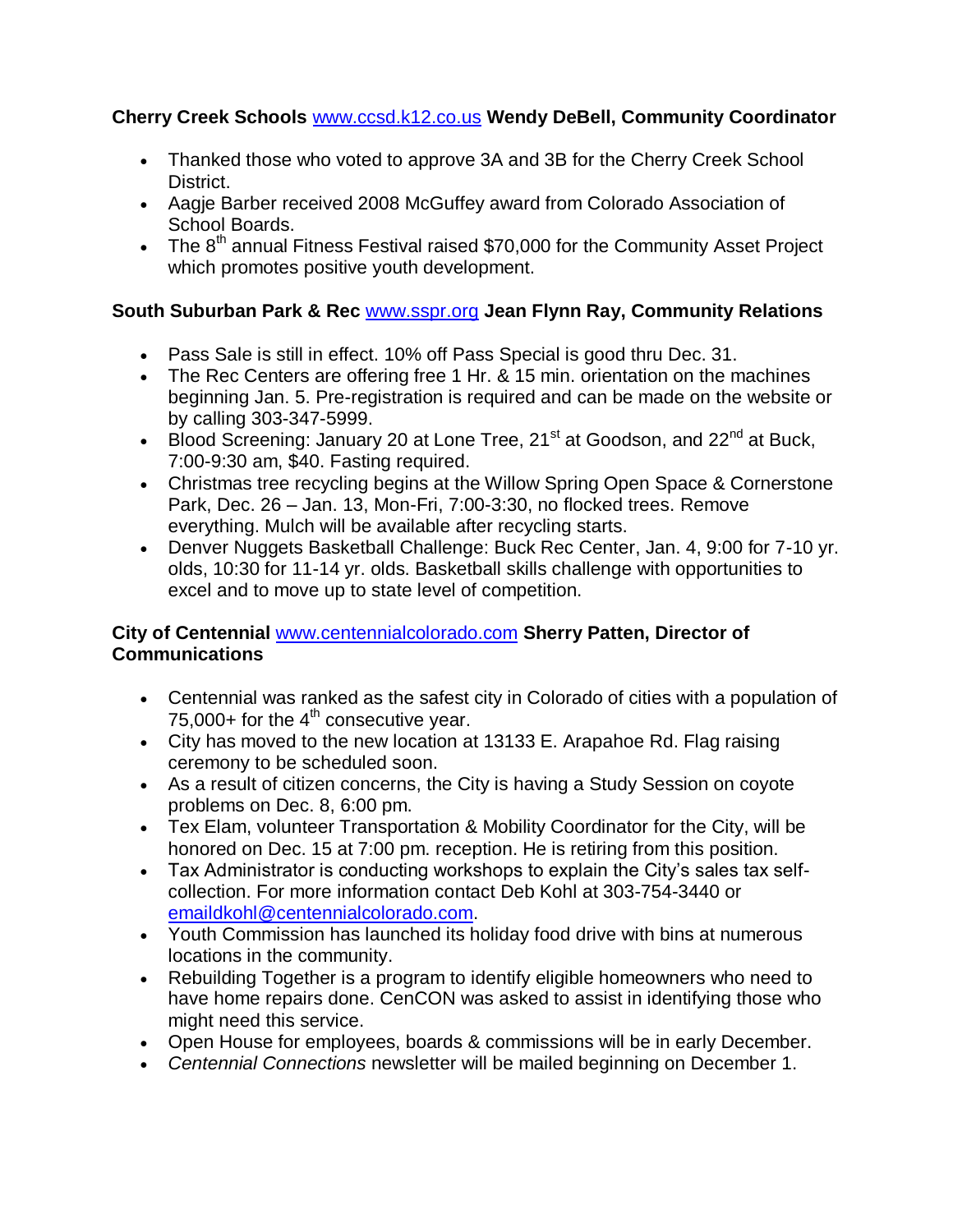#### **Rebuilding Together Program** [www.rebuildingdenver.org](http://www.rebuildingdenver.org/) **Angie Zuccarelli, Program Director**

- *Rebuilding Together,* a national program, is a non-profit organization found in 48 states. It provides home rehabilitation and repair for low income seniors and disabled homeowners who are age & income eligible. It targets the goal of warm, safe and dry homes that are easily accessible and allows people to remain in their homes. On Rebuilding Day in April, a team of volunteers will be brought into selected homes to do repair and rehabilitation at no cost to the homeowner. CDBG (Community Development Block Grants) funding from Centennial helps to fund the program for local citizens. CenCON members were asked to help locate individuals who may need this service. A handyman service is also available for smaller projects e.g. furnace replacement, ramps.
- Eligibility criteria: over 55 years of age, own and occupy their home with no plans to sell for a year, household income guidelines are based on family size. Call 720-524-0840.

## **Code Enforcement Susie Ellis, Centennial Code Enforcement**

- Code Enforcement works to enhance the quality of life in the City helping to maintain healthy neighborhoods. Once a complaint is received, a code enforcement officer inspects the property & leaves a 'Friendly Reminder'. The property owner is given 7 days to take care of a violation before re-inspection. If the violation has not been remedied, other action is taken. About 89% compliance is the current result. Code enforcement deals with weeds, inoperable vehicles on private property and on the street, outside storage, trailers, boats & recreational vehicles, fences, dumpsters, etc. Voluntary compliance has been successful and is less costly than resolving issues in the courts.
- City codes are not covenants (private contracts between homeowners and the HOA). City's goal is to seek voluntary compliance rather than a punitive approach. The code enforcement monthly report for October was available.
- Ms. Ellis explained the process involved regarding sign removal from the right of way.

## **CenCON Business**

- Cathy Noon requested current contact information for all HOA members.
- Code Re-write will have an open house for focus groups on December  $4<sup>th</sup>$  (2:00) for HOA) &  $5^{\text{th}}$ .
- SEMSWA (Southeast Metro Storm Water Authority) will present at the January CenCON meeting.
- Coyotes & gun control will be discussed at the Study Session on December 8. The Sheriff is concerned about use of firearms to deter coyotes.

## **Minutes Gerry Cummins, Secretary**

 Lynn Leader moved to approve the minutes of the October meeting. Andrea Suhaka seconded the motion. Motion carried.